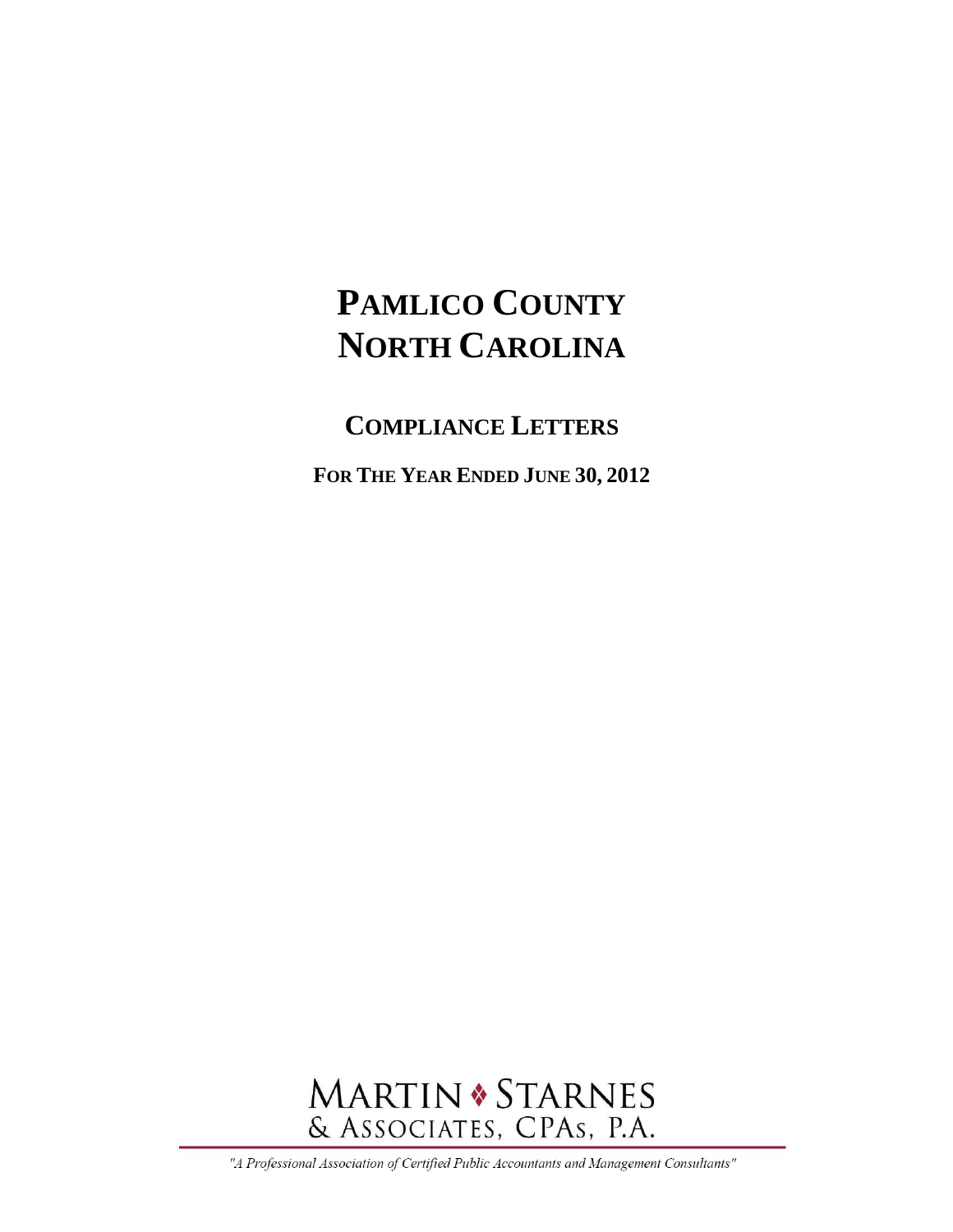#### **COMPLIANCE LETTERS FOR THE YEAR ENDED JUNE 30, 2012**

#### **TABLE OF CONTENTS**

|                                                                                                                                                                                                                                                                          | <b>Page</b> |
|--------------------------------------------------------------------------------------------------------------------------------------------------------------------------------------------------------------------------------------------------------------------------|-------------|
| Report On Internal Control Over Financial Reporting And<br>On Compliance and Other Matters Based On An Audit<br>Of Financial Statements Performed In Accordance With<br><b>Government Auditing Standards</b>                                                             | $1-2$       |
| Report On Compliance with Requirements That Could<br>Have A Direct and Material Effect on Each Major<br>Federal Program and Internal Control Over Compliance<br>In Accordance with OMB Circular A-133 and the State<br>Single Audit Act                                  | $3-5$       |
| Report On Compliance with Requirements That Could<br>Have A Direct and Material Effect On Each Major<br>State Program and On Internal Control Over Compliance<br>In Accordance with Applicable Sections of OMB<br>Circular A-133 and the State Single Implementation Act | $6 - 8$     |
| Schedule of Findings, Responses, and Questioned Costs                                                                                                                                                                                                                    | $9 - 13$    |
| Summary Schedule of Prior Year's Findings                                                                                                                                                                                                                                | 14          |
| Schedule of Expenditures of Federal and State Awards                                                                                                                                                                                                                     | 15-19       |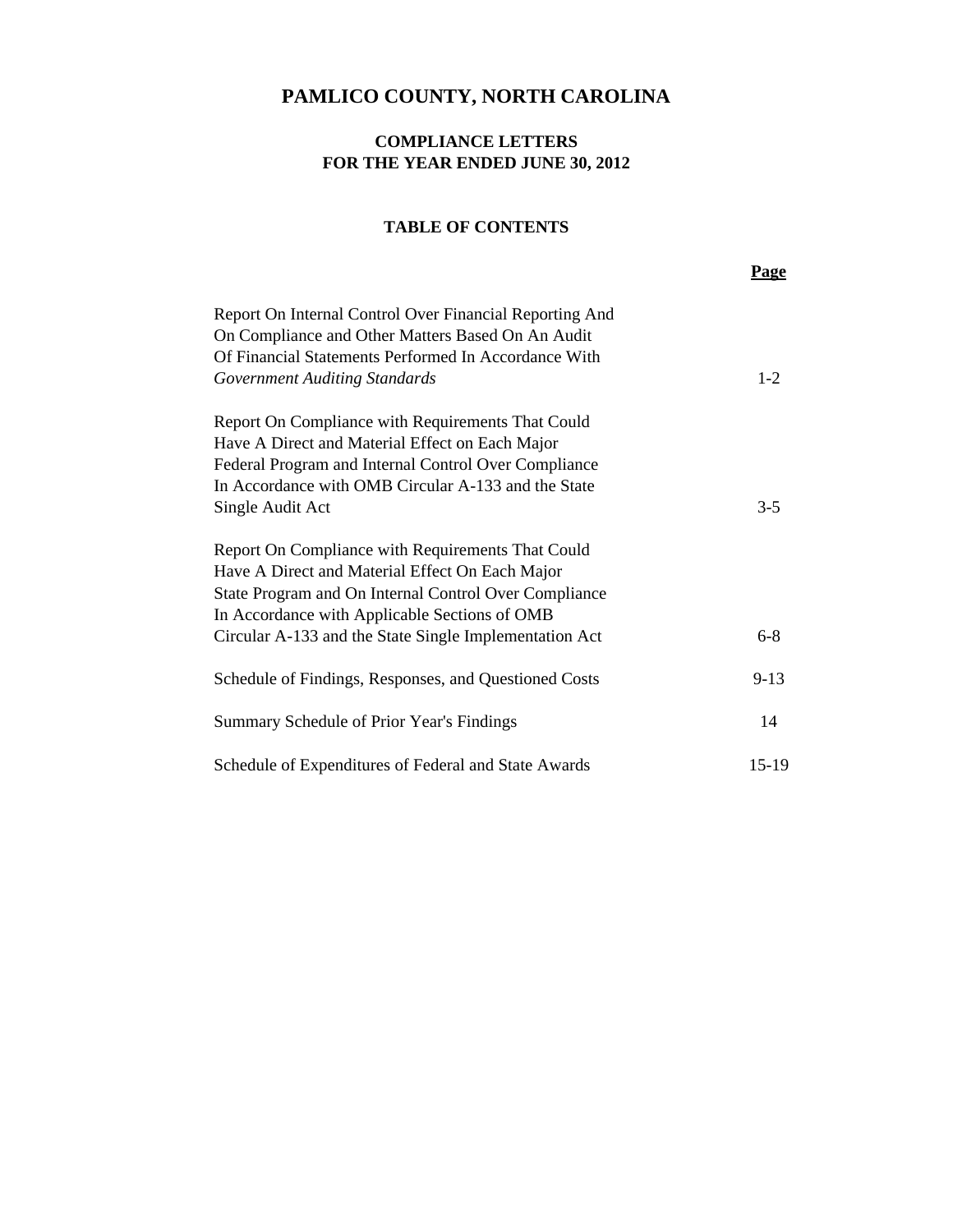# **MARTIN \* STARNES** & ASSOCIATES, CPAs, P.A.

"A Professional Association of Certified Public Accountants and Management Consultants"

#### **Report On Internal Control Over Financial Reporting And On Compliance And Other Matters Based On An Audit Of Financial Statements Performed In Accordance With** *Government Auditing Standards*

To the Board of Commissioners Pamlico County, North Carolina

We have audited the financial statements of the governmental activities, the business-type activities, the discretely presented component unit, each major fund, and the aggregate remaining fund information of Pamlico County, North Carolina, as of and for the year ended June 30, 2012, not presented here, which collectively comprise Pamlico County's basic financial statements and have issued our report thereon dated October 24, 2012. Our report includes a reference to other auditors. We conducted our audit in accordance with auditing standards generally accepted in the United States of America and the standards applicable to financial audits contained in *Government Auditing Standards*, issued by the Comptroller General of the United States. Other auditors audited the financial statements of the Pamlico County ABC Board, as described in our report on Pamlico County's financial statements. The financial statements of the Pamlico County ABC Board were not audited in accordance with *Government Auditing Standards*.

#### **Internal Control Over Financial Reporting**

Management of Pamlico County is responsible for establishing and maintaining effective internal control over financial reporting. In planning and performing our audit, we considered Pamlico County's internal control over financial reporting as a basis for designing our auditing procedures for the purpose of expressing our opinions on the financial statements, but not for the purpose of expressing an opinion on the effectiveness of Pamlico County's internal control over financial reporting. Accordingly, we do not express an opinion on the effectiveness of Pamlico County's internal control over financial reporting.

Our consideration of internal control over financial reporting was for the limited purpose described in the preceding paragraph and was not designed to identify all deficiencies in internal control over financial reporting that might be significant deficiencies or material weaknesses and; therefore, there can be no assurance that all deficiencies, significant deficiencies, or material weaknesses have been identified. However, as described in the accompanying Schedule of Findings, Responses, and Questioned Costs, we identified certain deficiencies in internal control over financial reporting that we consider to be material weaknesses.

A *deficiency in internal control* exists when the design or operation of a control does not allow management or employees, in the normal course of performing their assigned functions, to prevent, or detect and correct, misstatements on a timely basis. A *material weakness* is a deficiency, or a combination of deficiencies, in internal control, such that there is a reasonable possibility that a material misstatement of the County's financial statements will not be prevented, or detected and corrected, on a timely basis. We consider the deficiencies identified as 2012-01 and 2012-02, described in the accompanying Schedule of Findings, Responses, and Questioned Costs, to be material weaknesses.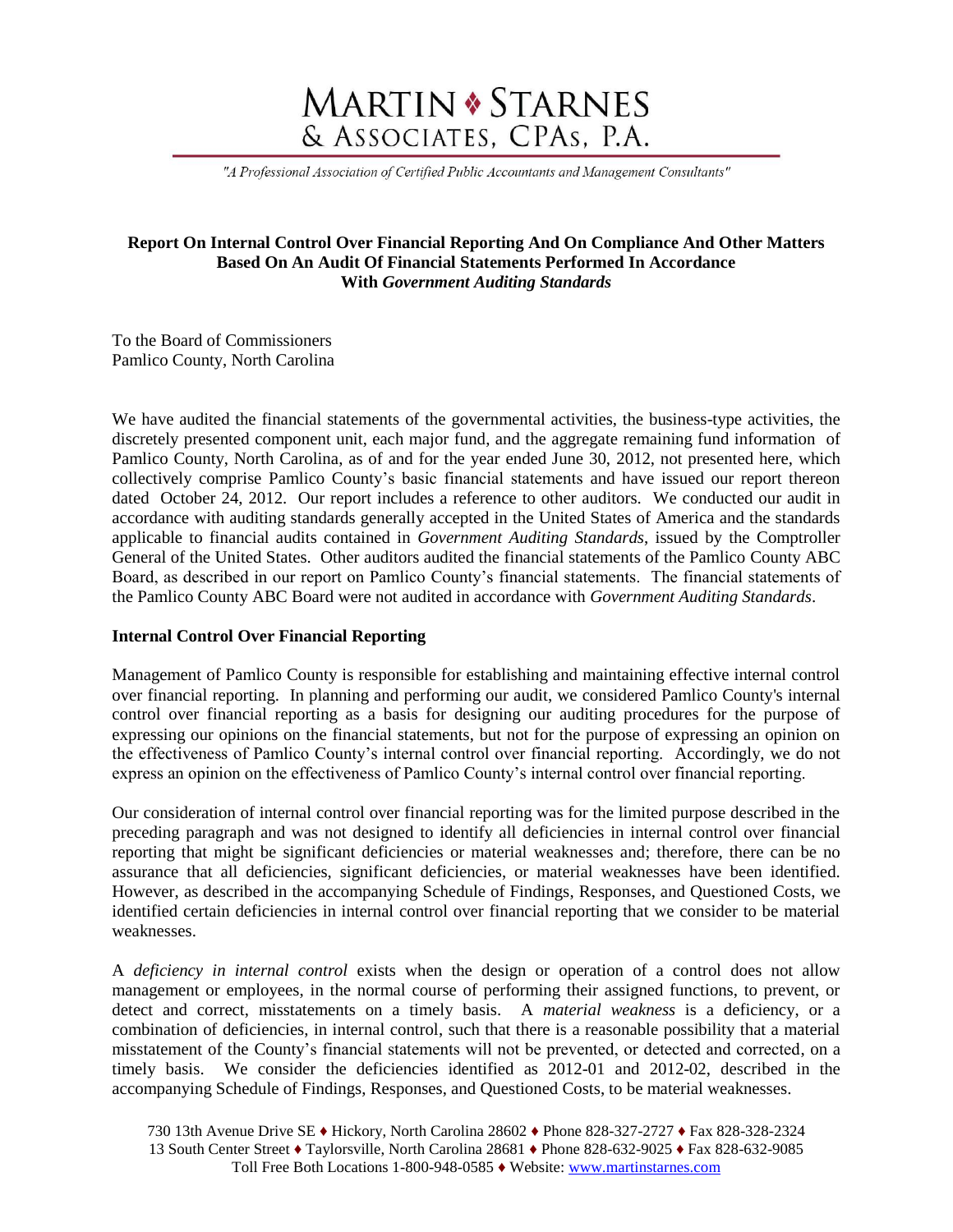#### **Compliance and Other Matters**

As part of obtaining reasonable assurance about whether Pamlico County's financial statements are free of material misstatement, we performed tests of its compliance with certain provisions of laws, regulations, contracts, and grant agreements, non-compliance with which could have a direct and material effect on the determination of financial statement amounts. However, providing an opinion on compliance with those provisions was not an objective of our audit and accordingly, we do not express such an opinion. The results of our tests disclosed no instance of non-compliance or other matter that is required to be reported under *Government Auditing Standards*.

We noted certain matters that we reported to management of Pamlico County, North Carolina in a separate letter dated October 24, 2012.

Pamlico County's responses to the findings identified in our audit are described in the accompanying Schedule of Findings, Responses, and Questioned Costs. We did not audit Pamlico County's response and accordingly, we express no opinion on it.

This report is intended solely for the information and use of management, members of the Board of Commissioners, federal and State awarding agencies, and pass-through entities, and is not intended to be, and should not be, used by anyone other than these specified parties.

Martin Starner : associates, CPas, P.a.

Martin Starnes & Associates, CPAs, P.A. October 24, 2012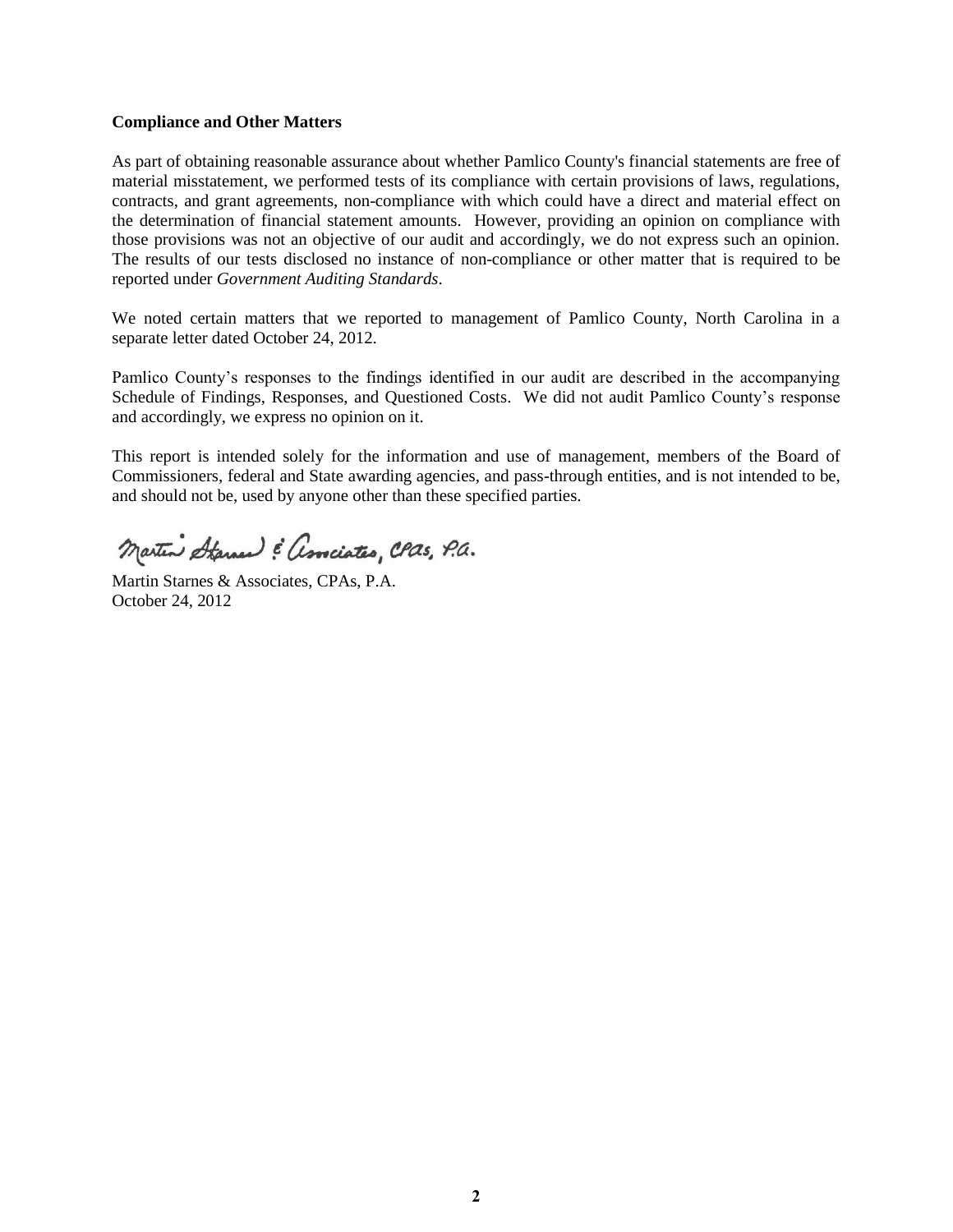# **MARTIN \* STARNES** & ASSOCIATES, CPAs, P.A.

"A Professional Association of Certified Public Accountants and Management Consultants"

#### **Report On Compliance With Requirements That Could Have A Direct And Material Effect On Each Major Federal Program and On Internal Control Over Compliance In Accordance With OMB Circular A-133 And the State Single Audit Act**

**Independent Auditors' Report**

To the Board of Commissioners Pamlico County, North Carolina

#### **Compliance**

We have audited Pamlico County's compliance with the types of compliance requirements described in the *U. S. Office of Management and Budget (OMB) Circular A-133 Compliance Supplement and the <i>Audit Manual for Governmental Auditors in North Carolina,* issued by the Local Government Commission that could have a direct and material effect on each of Pamlico County's major federal programs for the year ended June 30, 2012. Pamlico County's major federal programs are identified in the summary of auditors' results section of the accompanying Schedule of Findings, Responses, and Questioned Costs. Compliance with the requirements of laws, regulations, contracts, and grants applicable to each of its major federal programs is the responsibility of Pamlico County's management. Our responsibility is to express an opinion on Pamlico County's compliance based on our audit.

We conducted our audit of compliance in accordance with auditing standards generally accepted in the United States of America; the standards applicable to financial audits contained in *Government Auditing Standards,* issued by the Comptroller General of the United States; OMB Circular A-133, *Audits of States, Local Governments, and Non-Profit Organizations,* and the State Single Audit Implementation Act. Those standards, OMB Circular A-133 and the State Single Audit Implementation Act, require that we plan and perform the audit to obtain reasonable assurance about whether non-compliance with the types of compliance requirements referred to above that could have a direct and material effect on a major federal program occurred. An audit includes examining, on a test basis, evidence about Pamlico County's compliance with those requirements and performing such other procedures as we considered necessary in the circumstances. We believe that our audit provides a reasonable basis for our opinion. Our audit does not provide a legal determination on Pamlico County's compliance with those requirements.

In our opinion, Pamlico County complied, in all material respects, with the compliance requirements referred to above that could have a direct and material effect on each of its major federal programs for the year ended June 30, 2012.

<sup>730 13</sup>th Avenue Drive SE ♦ Hickory, North Carolina 28602 ♦ Phone 828-327-2727 ♦ Fax 828-328-2324 13 South Center Street ♦ Taylorsville, North Carolina 28681 ♦ Phone 828-632-9025 ♦ Fax 828-632-9085 Toll Free Both Locations 1-800-948-0585 ♦ Website: www.martinstarnes.com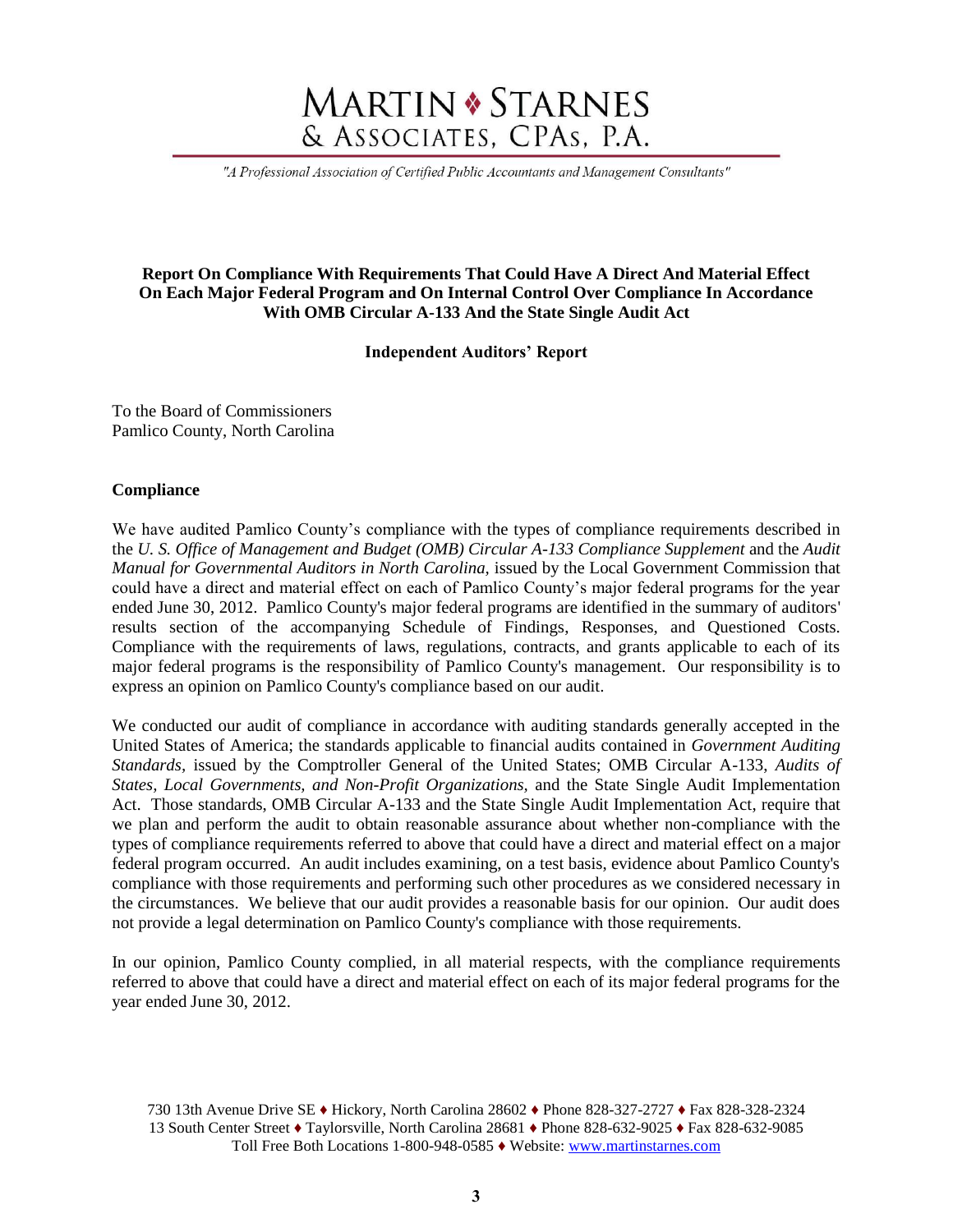#### **Internal Control Over Compliance**

The management of Pamlico County is responsible for establishing and maintaining effective internal control over compliance with requirements of laws, regulations, contracts, and grants applicable to federal programs. In planning and performing our audit, we considered Pamlico County's internal control over compliance with the requirements that could have a direct and material effect on a major federal program to determine the auditing procedures for the purpose of expressing our opinion on compliance and to test and report on internal control over compliance in accordance with OMB Circular A-133, but not for the purpose of expressing an opinion on the effectiveness of internal control over compliance. Accordingly, we do not express an opinion on the effectiveness of the County's internal control over compliance.

A deficiency in internal control over compliance exists when the design or operation of a control over compliance does not allow management or employees, in the normal course of performing their assigned functions, to prevent, or detect and correct, non-compliance with a type of compliance requirement of a federal program on a timely basis. A material weakness in internal control over compliance is a deficiency, or combination of deficiencies, in internal control over compliance, such that there is a reasonable possibility that material non-compliance with a type of compliance requirement of a federal program will not be prevented, or detected and corrected, on a timely basis.

Our consideration of internal control over compliance was for the limited purpose described in the first paragraph of this section and was not designed to identify all deficiencies in internal control over compliance that might be deficiencies, significant deficiencies, or material weaknesses. We did not identify any deficiencies in internal control over compliance that we consider to be material weaknesses, as defined above.

#### **Schedule of Expenditures of Federal and State Awards**

We have audited the basic financial statements of the governmental activities, the business-type activities, the discretely presented component unit, each major fund, and the aggregate remaining fund information of Pamlico County, North Carolina, as of and for the year ended June 30, 2012, which collectively comprise the County's basic financial statements, and have issued our report thereon dated October 24, 2012, which contained an unqualified opinion on those financial statements. We did not audit the financial statements of the Pamlico County ABC Board. Those financial statements were audited by other auditors whose report thereon has been furnished to us and; our opinion, insofar as it relates to the amounts included for the Pamlico County ABC Board, is based solely on the reports of the other auditors. Our audit was performed for the purpose of forming opinions on the financial statements that collectively comprise Pamlico County's basic financial statements. The accompanying Schedule of Expenditures of Federal and State Awards is presented for purposes of additional analysis as required by OMB Circular A-133 and the State Single Audit Implementation Act and is not a required part of the basic financial statements. Such information is the responsibility of management and was derived from, and relates directly to, the underlying accounting and other records used to prepare the financial statements. The information has been subjected to the auditing procedures applied in the audit of the financial statements and certain other procedures, including comparing and reconciling such information directly to the underlying accounting and other records used to prepare the financial statements, or to the financial statements themselves, and other additional procedures in accordance with auditing standards generally accepted in the United States of America. In our opinion, the Schedule of Expenditures of Federal and State Awards is fairly stated, in all material respects, in relation to the basic financial statements taken as a whole.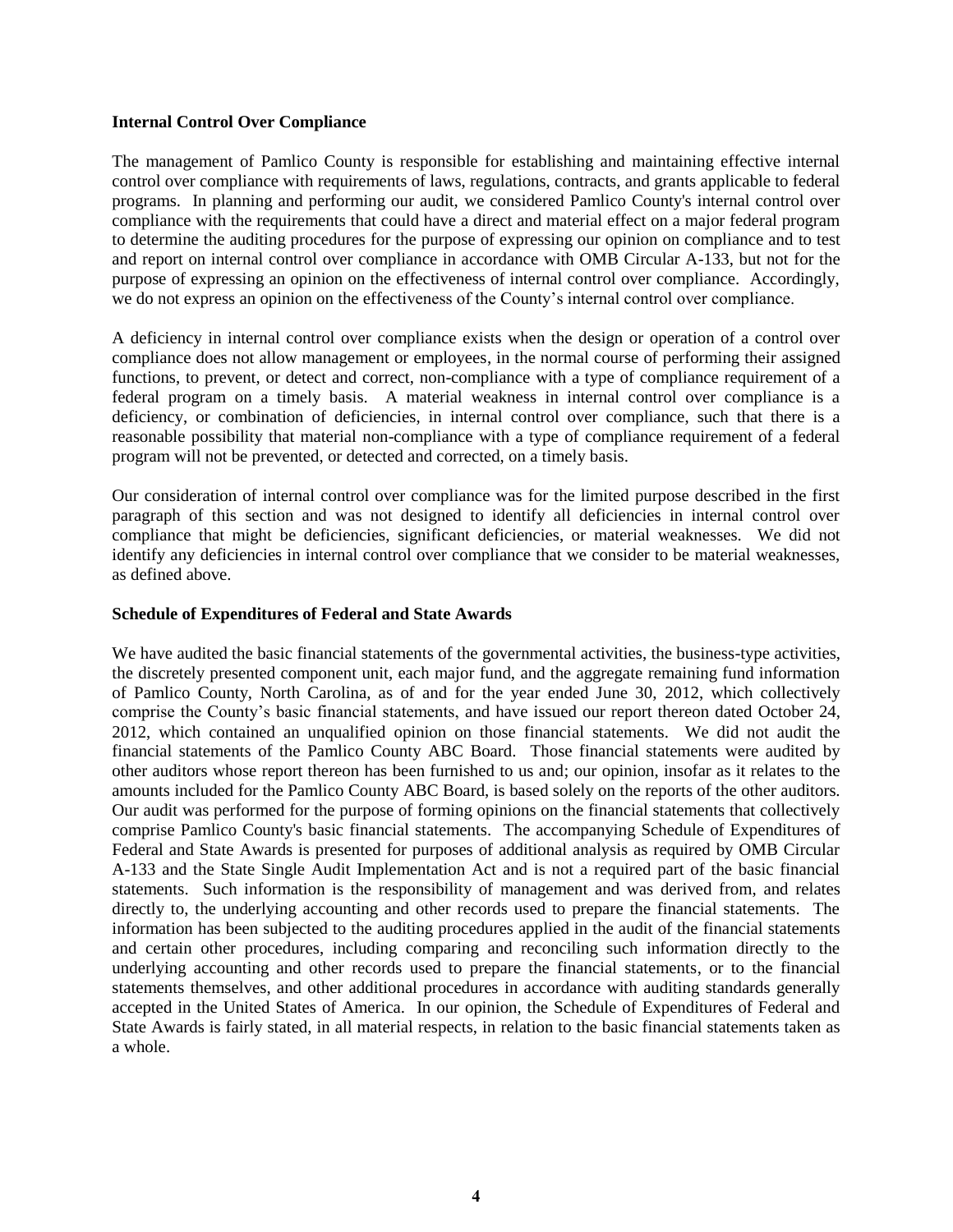This report is intended solely for the information and use of management, members of the Board of Commissioners, others within the entity, federal and State awarding agencies, and pass-through entities, and is not intended to be, and should not be, used by anyone other than these specified parties.

Martin Starned & Associates, CPas, P.a.

Martin Starnes & Associates, CPAs, P.A. October 24, 2012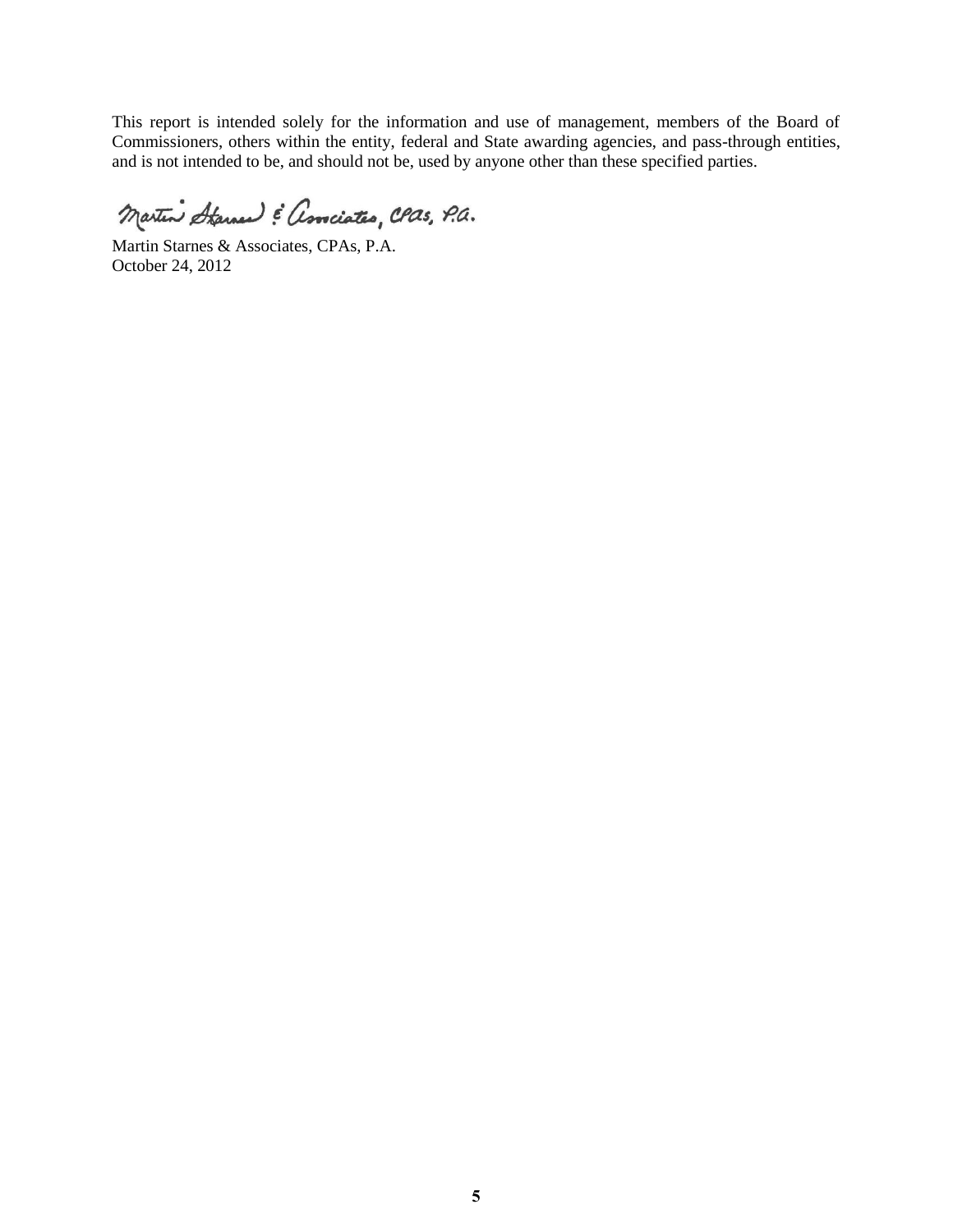# **MARTIN \* STARNES** & ASSOCIATES, CPAs, P.A.

"A Professional Association of Certified Public Accountants and Management Consultants"

#### **Report On Compliance With Requirements That Could Have A Direct And Material Effect On Each Major State Program And On Internal Control Over Compliance In Accordance With Applicable Sections of OMB Circular A-133 And The State Single Audit Implementation Act**

#### **Independent Auditors' Report**

To the Board of Commissioners Pamlico County, North Carolina

#### **Compliance**

We have audited Pamlico County's compliance with the types of compliance requirements described in the *U. S. Office of Management and Budget (OMB) Circular A-133 Compliance Supplement* and the *Audit Manual for Governmental Auditors in North Carolina,* issued by the Local Government Commission that could have a direct and material effect on each of Pamlico County's major State programs for the year ended June 30, 2012. Pamlico County's major State programs are identified in the summary of auditors' results section of the accompanying Schedule of Findings, Responses, and Questioned Costs. Compliance with the requirements of laws, regulations, contracts, and grants applicable to each of its major State programs is the responsibility of Pamlico County's management. Our responsibility is to express an opinion on Pamlico County's compliance based on our audit.

We conducted our audit of compliance in accordance with auditing standards generally accepted in the United States of America; the standards applicable to financial audits contained in *Government Auditing Standards*, issued by the Comptroller General of the United States; applicable sections of OMB Circular A-133, as described in the *Audit Manual for Governmental Auditors in North Carolina,* and the State Single Audit Implementation Act. Those standards, applicable sections of *OMB Circular A-133* and the State Single Audit Implementation Act, require that we plan and perform the audit to obtain reasonable assurance about whether non-compliance with the types of compliance requirements referred to above that could have a direct and material effect on a major State program occurred. An audit includes examining, on a test basis, evidence about Pamlico County's compliance with those requirements and performing such other procedures as we considered necessary in the circumstances. We believe that our audit provides a reasonable basis for our opinion. Our audit does not provide a legal determination on Pamlico County's compliance with those requirements.

In our opinion, Pamlico County complied, in all material respects, with the compliance requirements referred to above that could have a direct and material effect on each of its major State programs for the year ended June 30, 2012.

<sup>730 13</sup>th Avenue Drive SE ♦ Hickory, North Carolina 28602 ♦ Phone 828-327-2727 ♦ Fax 828-328-2324 13 South Center Street ♦ Taylorsville, North Carolina 28681 ♦ Phone 828-632-9025 ♦ Fax 828-632-9085 Toll Free Both Locations 1-800-948-0585 ♦ Website: www.martinstarnes.com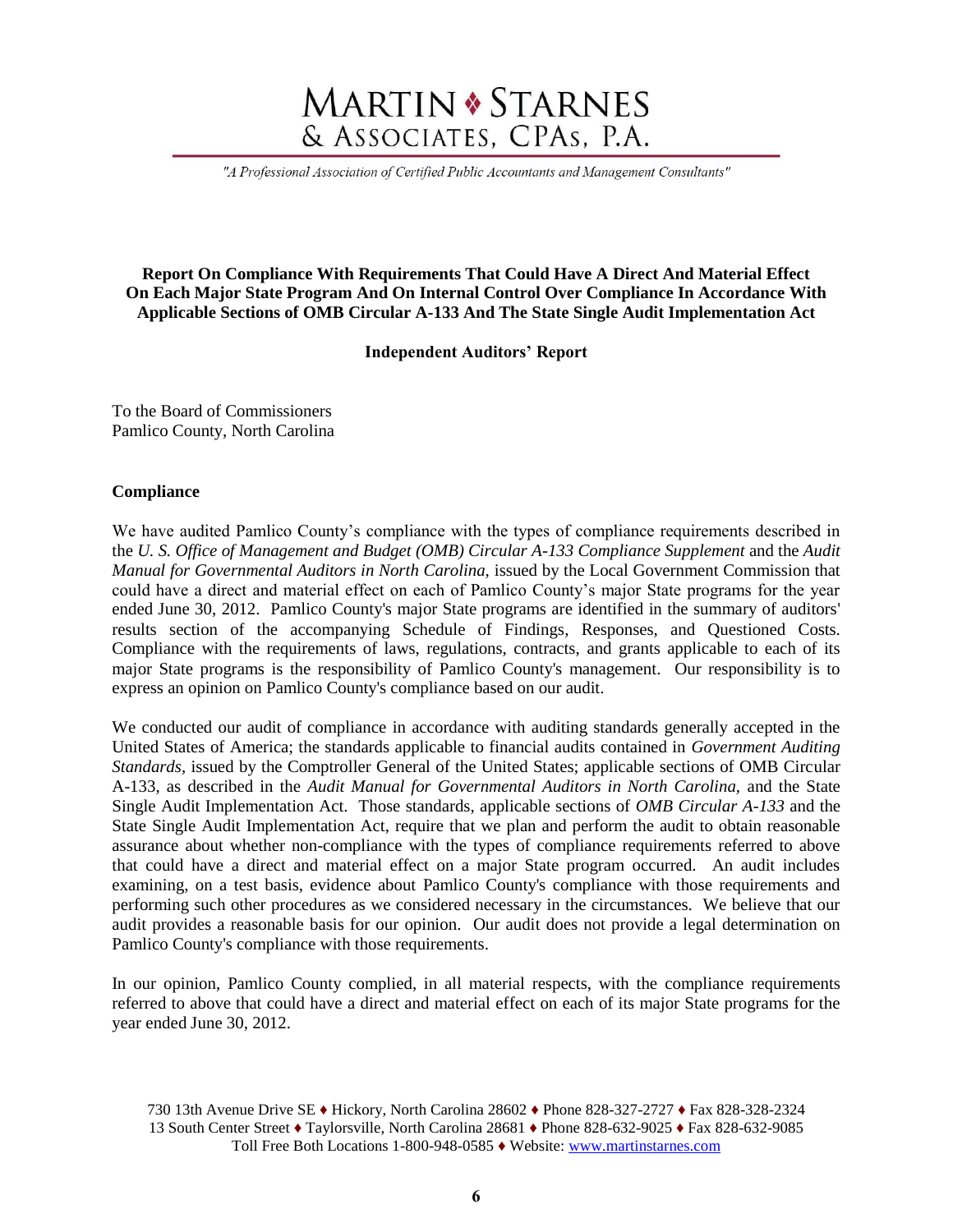#### **Internal Control Over Compliance**

The management of Pamlico County is responsible for establishing and maintaining effective internal control over compliance with requirements of laws, regulations, contracts, and grants applicable to State programs. In planning and performing our audit, we considered Pamlico County's internal control over compliance with requirements that could have a direct and material effect on a major State program to determine the auditing procedures for the purpose of expressing our opinion on compliance and to test and report on internal control over compliance in accordance with applicable sections of OMB Circular A-133, as described in the Audit Manual for Governmental Auditors in North Carolina and the State Single Audit Implementation Act, but not for the purpose of expressing an opinion on the effectiveness of internal control over compliance. Accordingly, we do not express an opinion on the effectiveness of the County's internal control over compliance.

A deficiency in internal control over compliance exists when the design or operation of a control over compliance does not allow management or employees in the normal course of performing their assigned functions, to prevent, or detect and correct, non-compliance with a type of compliance requirement of a State program on a timely basis. A material weakness in internal control over compliance is a deficiency, or combination of deficiencies, in internal control over compliance, such that there is a reasonable possibility that material non-compliance with a type of compliance requirement of a State program will not be prevented, or detected and corrected, on a timely basis.

Our consideration of internal control over compliance was for the limited purpose described in the first paragraph of this section and was not designed to identify all deficiencies in internal control over compliance that might be deficiencies, significant deficiencies, or material weaknesses. We did not identify any deficiencies in internal control over compliance that we consider to be material weaknesses, as defined above.

#### **Schedule of Expenditures of Federal and State Awards**

We have audited the basic financial statements of the governmental activities, the business-type activities, the discretely presented component unit, each major fund, and the aggregate remaining fund information of Pamlico County, North Carolina, as of and for the year ended June 30, 2012, which collectively comprise the County's basic financial statements, and have issued our report thereon dated October 24, 2012, which contained an unqualified opinion on those financial statements. We did not audit the financial statements of the Pamlico County ABC Board. Those financial statements were audited by other auditors whose report thereon has been furnished to us and; our opinion, insofar as it relates to the amounts included for the Pamlico County ABC Board, is based solely on the reports of the other auditors. Our audit was performed for the purpose of forming an opinion on the financial statements that collectively comprise Pamlico County's basic financial statements. The accompanying Schedule of Expenditures of Federal and State Awards is presented for purposes of additional analysis as required by applicable sections of OMB Circular A-133 and the State Single Audit Implementation Act and is not a required part of the basic financial statements. Such information is the responsibility of management and was derived from, and relates directly to, the underlying accounting and other records used to prepare the financial statements. The information has been subjected to the auditing procedures applied in the audit of the financial statements and certain other procedures, including comparing and reconciling such information directly to the underlying accounting and other records used to prepare the financial statements, or to the financial statements themselves, and other additional procedures in accordance with auditing standards generally accepted in the United States of America. In our opinion, the Schedule of Expenditures of Federal and State Awards is fairly stated, in all material respects, in relation to the basic financial statements taken as a whole.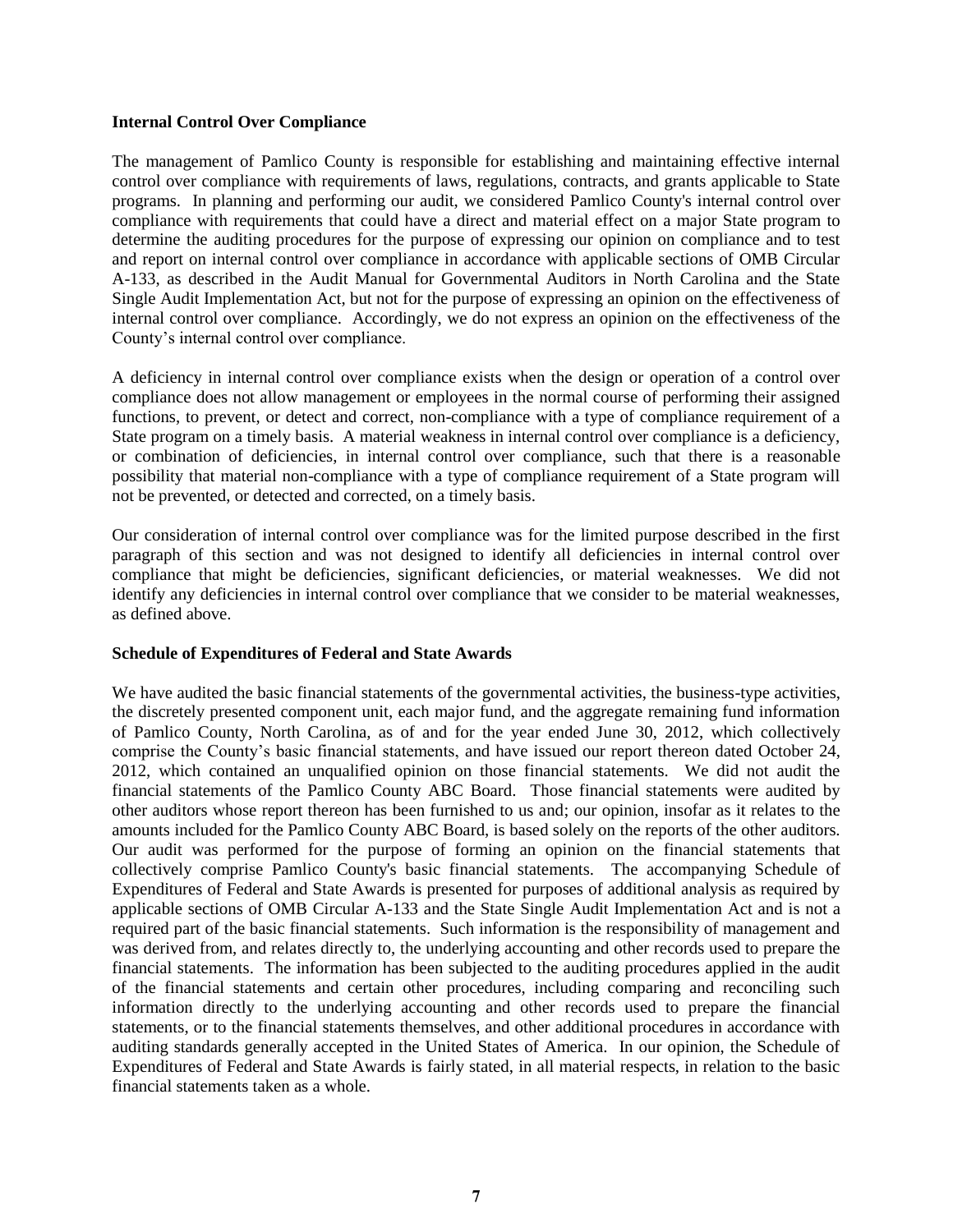This report is intended solely for the information and use of management, members of the Board of Commissioners, others within the entity, federal and State awarding agencies, and pass-through entities, and is not intended to be, and should not be, used by anyone other than these specified parties.

Martin Starned & Associates, CPas, P.a.

Martin Starnes & Associates, CPAs, P.A. October 24, 2012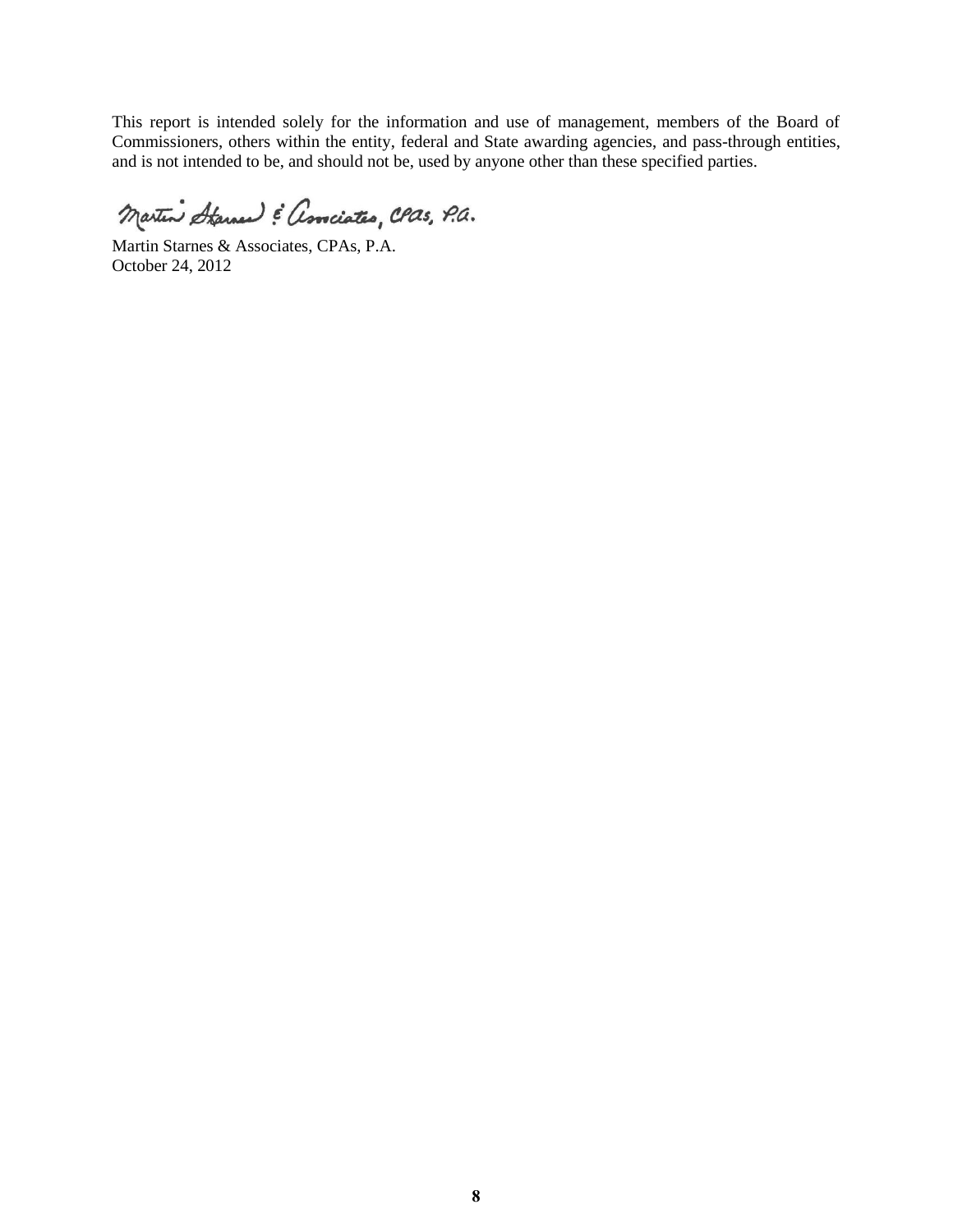#### **SCHEDULE OF FINDINGS, RESPONSES, AND QUESTIONED COSTS FOR THE YEAR ENDED JUNE 30, 2012**

### **1. Summary of Auditors' Results**

### **Financial Statements**

| Type of auditors' report issued:                                                                                                                                          | Unqualified                                         |
|---------------------------------------------------------------------------------------------------------------------------------------------------------------------------|-----------------------------------------------------|
| Internal control over financial reporting:                                                                                                                                |                                                     |
| Material weakness(es) identified?                                                                                                                                         | Yes                                                 |
| Significant deficiency(ies) identified?                                                                                                                                   | N <sub>0</sub>                                      |
| Non-compliance material to financial statements noted?                                                                                                                    | N <sub>0</sub>                                      |
| <b>Federal Awards</b>                                                                                                                                                     |                                                     |
| Internal control over major federal programs:                                                                                                                             |                                                     |
| Material weakness(es) identified?<br>$\bullet$                                                                                                                            | N <sub>o</sub>                                      |
| Significant deficiency(ies) identified?                                                                                                                                   | N <sub>o</sub>                                      |
| Non-compliance material to federal awards                                                                                                                                 | N <sub>o</sub>                                      |
| Type of auditors' report issued on compliance<br>for major federal programs                                                                                               | Unqualified                                         |
| Any audit findings disclosed that are required<br>to be reported in accordance with Section 510(a)<br>of OMB Circular A-133?<br>Identification of major federal programs: | N <sub>o</sub>                                      |
| <b>Program Name</b>                                                                                                                                                       | $\overline{\text{CFDA#}}$                           |
| <b>Medicaid Cluster</b><br>Child Care Development Fund Cluster                                                                                                            | 93.778, 93.777,<br>93.775, 93.720<br>93.575, 93.596 |
| Special Supplement Nutrition Program for<br>Women, Infant, and Children<br>Public Assistance Grant - FEMA- Hurricane Irene                                                | 10.557<br>97.036                                    |
| Dollar threshold used to distinguish between<br>Type A and Type B Programs:                                                                                               | \$458,993                                           |
| Auditee qualified as low-risk auditee?                                                                                                                                    | N <sub>o</sub>                                      |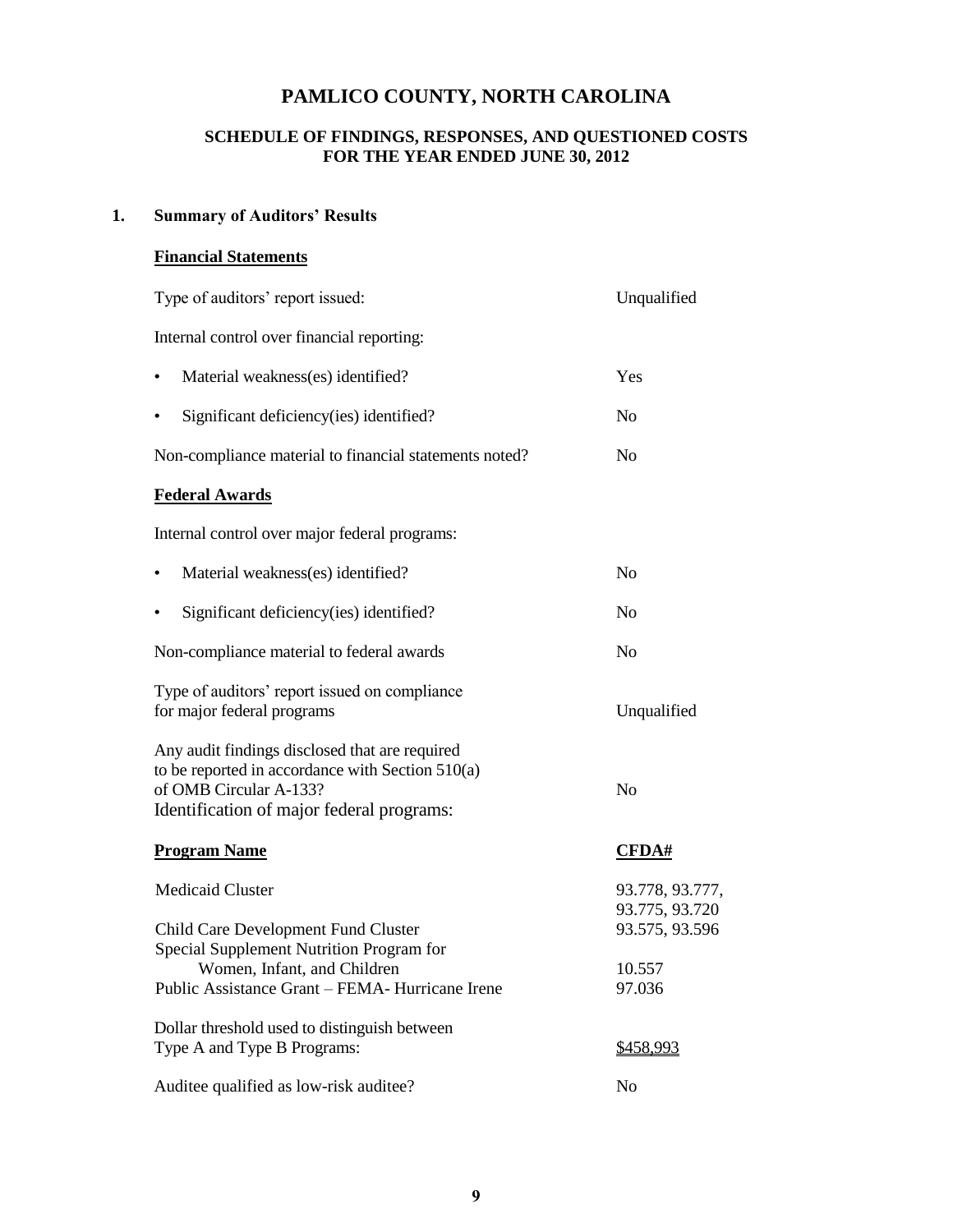### **SCHEDULE OF FINDINGS, RESPONSES, AND QUESTIONED COSTS FOR THE YEAR ENDED JUNE 30, 2012**

### **1. Summary of Auditors' Results (Continued)**

#### **State Awards**

Internal control over major State programs:

| Material weakness(es) identified?<br>$\bullet$                                                                                           | N <sub>0</sub> |
|------------------------------------------------------------------------------------------------------------------------------------------|----------------|
| Significant deficiency (ies) identified?<br>$\bullet$                                                                                    | N <sub>0</sub> |
| Non-compliance material to State awards                                                                                                  | N <sub>0</sub> |
| Type of auditors' report issued on compliance for major<br>State programs                                                                | Unqualified    |
| Any audit findings disclosed that are required to be<br>reported in accordance with the State Single Audit<br><b>Implementation Act?</b> | N <sub>0</sub> |
| Identification of major State programs:                                                                                                  |                |

 **Program Name** 

 Medicaid Cluster Subsidized Childcare Cluster Drinking Water State Revolving Fund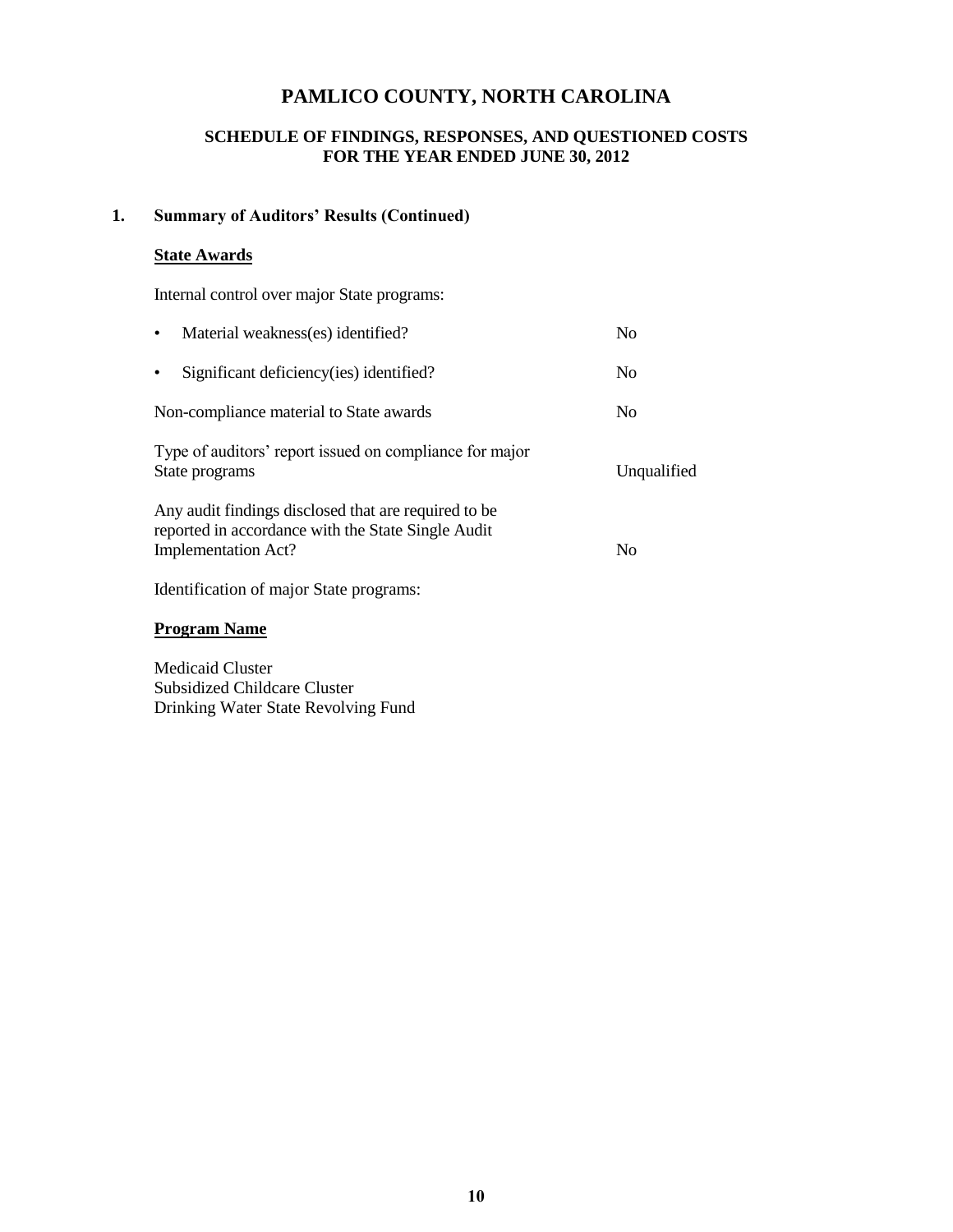#### **SCHEDULE OF FINDINGS, RESPONSES, AND QUESTIONED COSTS FOR THE YEAR ENDED JUNE 30, 2012**

#### **2. Financial Statements Findings**

#### **Finding 2012-01 – Preparation of the Financial Statements**

**Criteria:** Management should have a system in place to reduce the likelihood of errors in financial reporting.

**Condition:** Financial reporting under the accounting standards promulgated by the Financial Accounting Standards Board and the Governmental Accounting Standards Board requires a level of technical expertise not possessed by County personnel.

**Context:** While conducting our audit, it was noted that County personnel cannot prepare full disclosure financial statements in accordance with generally accepted accounting principles.

**Effect:** The County requires assistance from the external auditor to prepare the financial statements.

**Cause:** The cost/benefit of hiring additional staff to comply with the financial reporting requirements discussed above is cost prohibitive.

**Recommendation:** The cost of acquiring sufficient staff to comply with the financial reporting requirements discussed above appears prohibitive. Therefore, the County should exercise due care in reviewing the financial statements drafted by the external auditor as the County is responsible for the accuracy of the audited financial statements.

**Name of Contact Person**: Timothy A. Buck, County Manager

**Corrective Action/Management Response**: Management concurs with the finding. Management, in the future, will exercise due care in reviewing the financial statements drafted by the external auditor, as the County is responsible for the accuracy of the audited financial statements.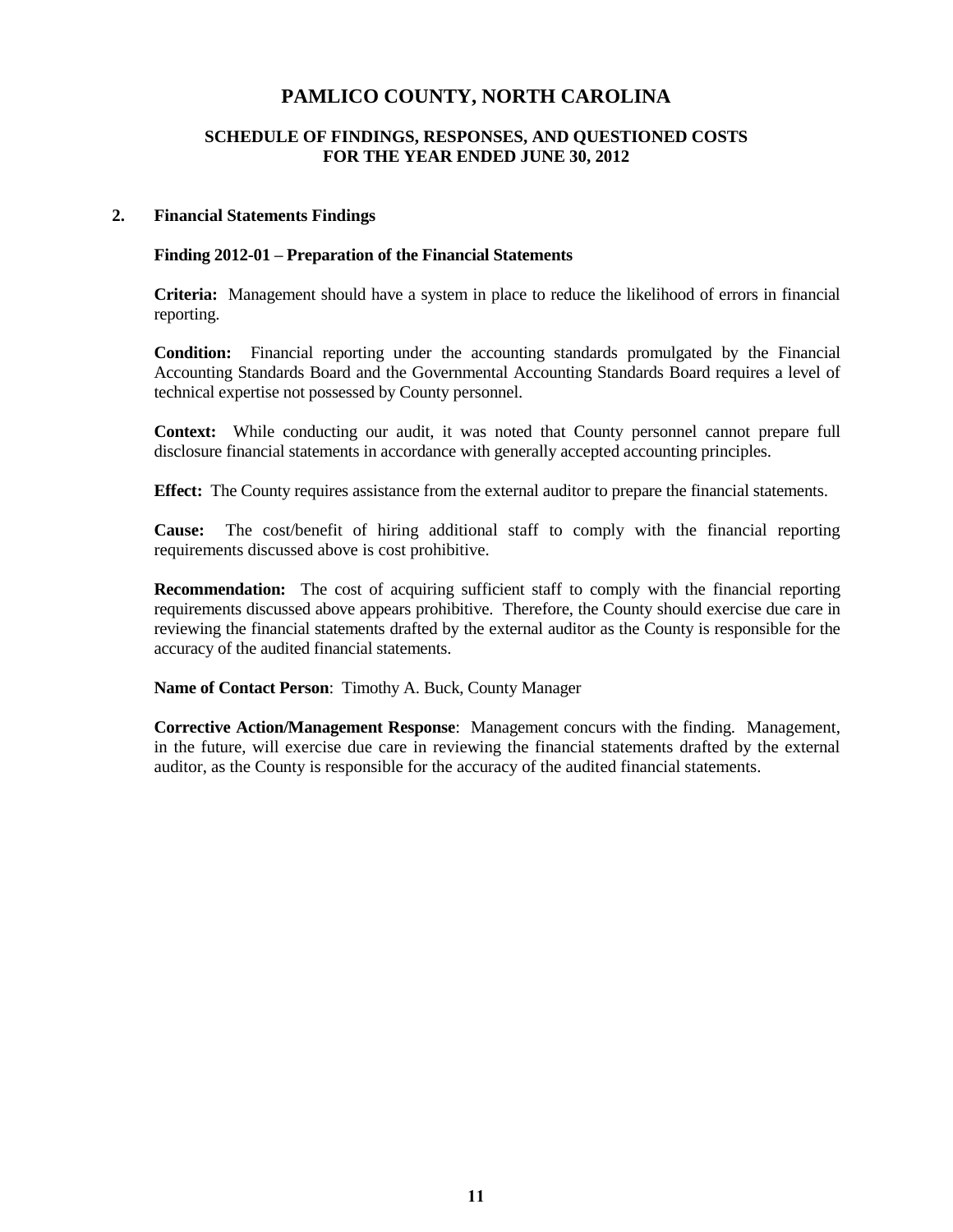#### **SCHEDULE OF FINDINGS, RESPONSES, AND QUESTIONED COSTS FOR THE YEAR ENDED JUNE 30, 2012**

#### **2. Financial Statements Findings (continued)**

#### **Finding 2012-02 – Material Audit Adjustments**

**Criteria:** Management should have a system in place to reduce the likelihood of errors in financial reporting.

**Condition:** A significant audit adjustment is a proposed correction of the basic financial statements that, in our judgment, may not have been detected except through our auditing procedures. The existence of such material adjustments indicates that the County's system of controls did not detect and prevent such errors. We have provided management with a report of these adjustments.

**Context:** While performing our audit procedures, significant audit adjustments were required to report the County's financial statements in accordance with Generally Accepted Accounting Principles.

**Effect:** Material misstatements of the financial statements could result.

**Cause:** Year-end adjustments include adjustments required for drafting full accrual, full disclosure GAAP financial statements, which requires a level of technical expertise not possessed by the County's personnel with regards to drafting full accrual, full disclosure GAAP financial statements.

**Recommendation:** Management should examine the adjustments required as a result of our audit and assess the cost/benefit of improving the internal control system to prevent the adjustments in the future, given the available financial and intellectual resources. Management should acknowledge inherent limitations in the internal control system caused by limited resources, and modify their oversight function accordingly.

**Name of Contact Person**: Timothy A. Buck, County Manager

**Corrective Action/Management Response:** Management is aware that year-end audit adjustments are typically required. Management will examine controls in place to see if they can be strengthened, given available resources, thus, reducing the number of audit adjustments required at year-end. In the areas where the cost/benefit does not justify improving the control system, management will exercise due caution in performing their oversight function.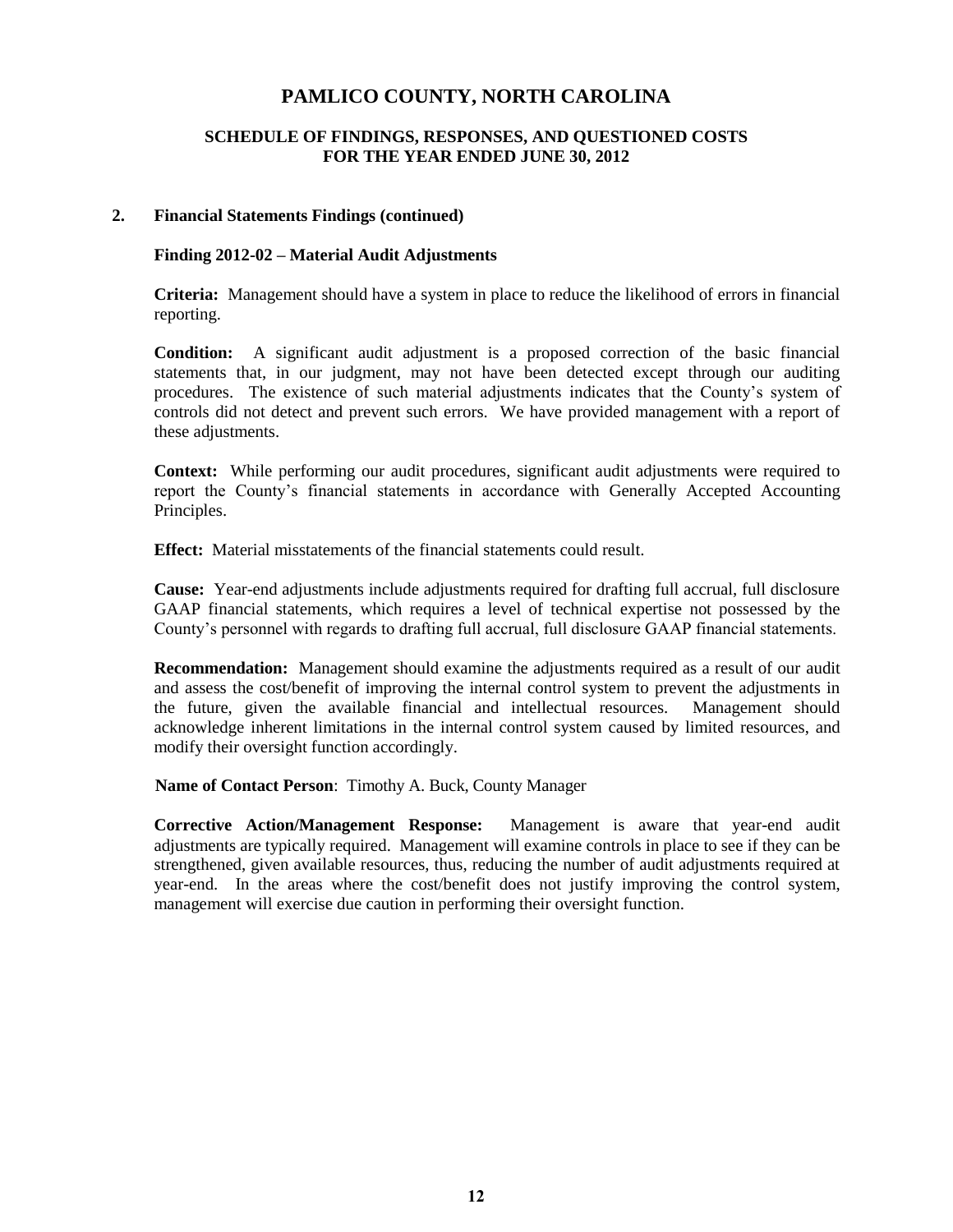### **SCHEDULE OF FINDINGS, RESPONSES, AND QUESTIONED COSTS FOR THE YEAR ENDED JUNE 30, 2012**

### **3. Federal Award Findings and Questioned Costs**

None

**4. State Award Findings and Questioned Costs** 

None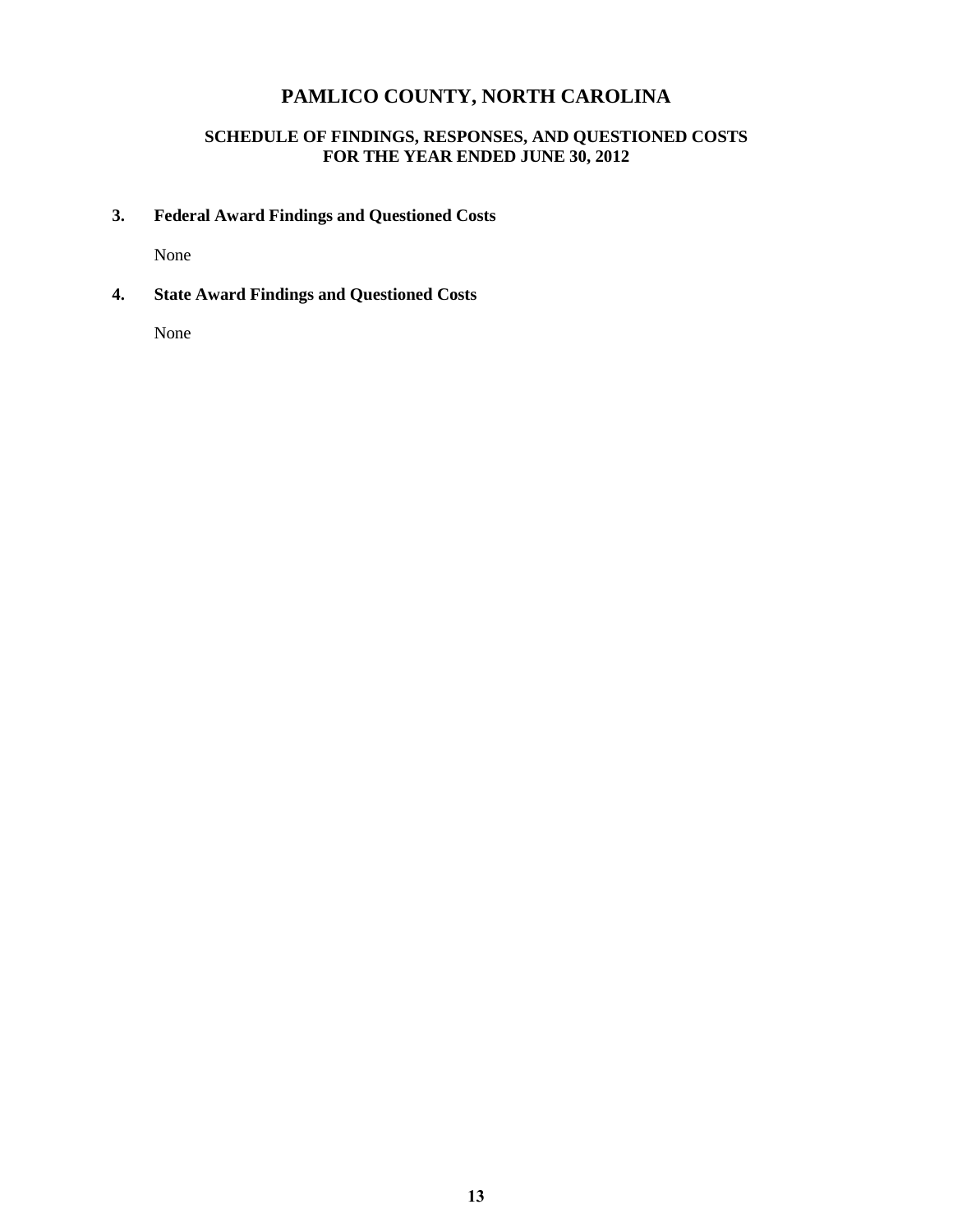#### **SUMMARY SCHEDULE OF PRIOR YEAR FINDINGS FOR THE YEAR ENDED JUNE 30, 2012**

- **2011-01** Repeated as finding 2012-01
- **2011-02** Repeated as finding 2012-02

**2011-03** – Corrected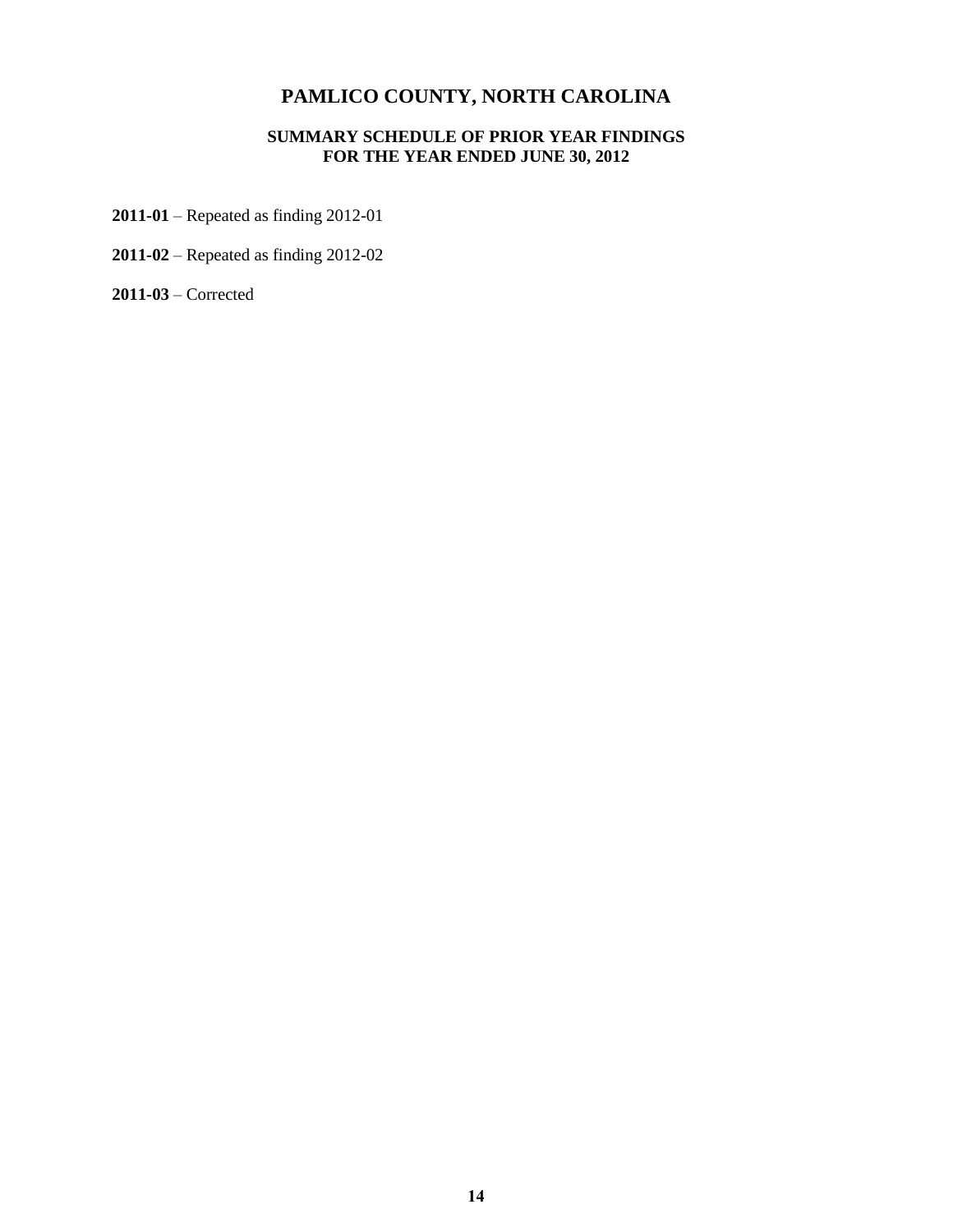### **SCHEDULE OF EXPENDITURES OF FEDERAL AND STATE AWARDS**

|                                                                                                                                    | <b>CFDA</b> | <b>Expenditures</b> |              |
|------------------------------------------------------------------------------------------------------------------------------------|-------------|---------------------|--------------|
| <b>Grantor / Pass-Through Grantor / Program Title</b>                                                                              | Number      | Federal             | <b>State</b> |
| <b>Federal Awards:</b>                                                                                                             |             |                     |              |
| <b>U.S. Department of Health and Human Services:</b><br><b>Administration for Children and Families:</b>                           |             |                     |              |
| Passed-through the N.C. Department of Health and Human Services                                                                    |             |                     |              |
| <b>Division of Social Services:</b>                                                                                                |             |                     |              |
| Child Support Enforcement IV-D                                                                                                     | 93.563      | \$<br>201,818<br>\$ |              |
| Temporary Assistance for Needy Families Cluster:                                                                                   |             |                     |              |
| Administration                                                                                                                     | 93.558      | 152,272             |              |
| Direct Benefit Payment                                                                                                             | 93.558      | 48,511              |              |
| Total Temporary Assistance for Needy Families                                                                                      |             | 200,783             |              |
| Foster Care and Adoption Cluster:<br>Title IV-E Foster Care:                                                                       |             |                     |              |
| Administration                                                                                                                     | 93.658      | 168,942             | 6,585        |
| Direct Benefit Payments                                                                                                            | 93.658      | 72,984              | 6,983        |
| Title IV-E Adoption Assistance Program:                                                                                            |             |                     |              |
| Administration                                                                                                                     | 93.659      | 135                 |              |
| Direct Benefit Payments                                                                                                            | 93.659      | 29,718              | 7,953        |
| Total Foster Care and Adoption                                                                                                     |             | 271,779             | 21,521       |
| Low-Income Home Energy Assistance Block Grant:                                                                                     |             |                     |              |
| Administration                                                                                                                     | 93.568      | 81.692              |              |
| Total Low-Income Home Energy Assistance Block Grant                                                                                |             | 81,692              |              |
| <b>LINKS</b>                                                                                                                       | 93.674      | 518                 | 129          |
| LINKS - Direct Benefit Payment                                                                                                     | 93.674      | 1,210               |              |
| Social Services Block Grant                                                                                                        | 93.667      | 58,229              | 5,690        |
| <b>Family Preservation</b>                                                                                                         | 93.556      | 1,138               |              |
| Medical Assistance Program                                                                                                         | 93.778      | 311,399             | 10,466       |
| Health Choice                                                                                                                      | 93.767      | 13,035              | 614          |
| Family Violence Prevention                                                                                                         | 93.671      | 253                 |              |
| Child Welfare Services-Permanency Planning:                                                                                        | 93.645      | 3,606               |              |
| Subtotal                                                                                                                           |             | 389,388             | 16,899       |
| <b>Subsidized Child Care (Note 2)</b><br><b>Child Care Development Fund Cluster</b>                                                |             |                     |              |
| <b>Division of Social Services:</b>                                                                                                |             |                     |              |
| CCDF-Administration                                                                                                                | 93.596      | 80,000              |              |
| <b>Division of Child Development:</b>                                                                                              |             |                     |              |
| CCDF-Discretionary                                                                                                                 | 93.575      | 217,828             |              |
| CCDF-Mandatory                                                                                                                     | 93.596      | 79,654              |              |
| CCDF-Match                                                                                                                         | 93.596      | 44,920              | 11,548       |
| <b>Total Child Care Fund Cluster</b>                                                                                               |             | 422,402             | 11,548       |
| Temporary Assistance for Needy Families<br>ARRA - Emergency Contingency Fund for Temporary<br><b>Assistance for Needy Families</b> | 93.558      | 90,511              |              |
| <b>State Programs</b>                                                                                                              | 93.714      | 10,388              |              |
| Foster Care Title IV-E                                                                                                             | 93.658      | 2,662               |              |
| <b>Smart Start</b>                                                                                                                 |             |                     | 1,965        |
| <b>State Appropriations</b>                                                                                                        |             |                     | 35,483       |
| TANF - MOE                                                                                                                         |             |                     | 49,173       |
| <b>Total Subsidized Childcare Cluster</b>                                                                                          |             | 525,963             | 98,169       |
|                                                                                                                                    |             |                     |              |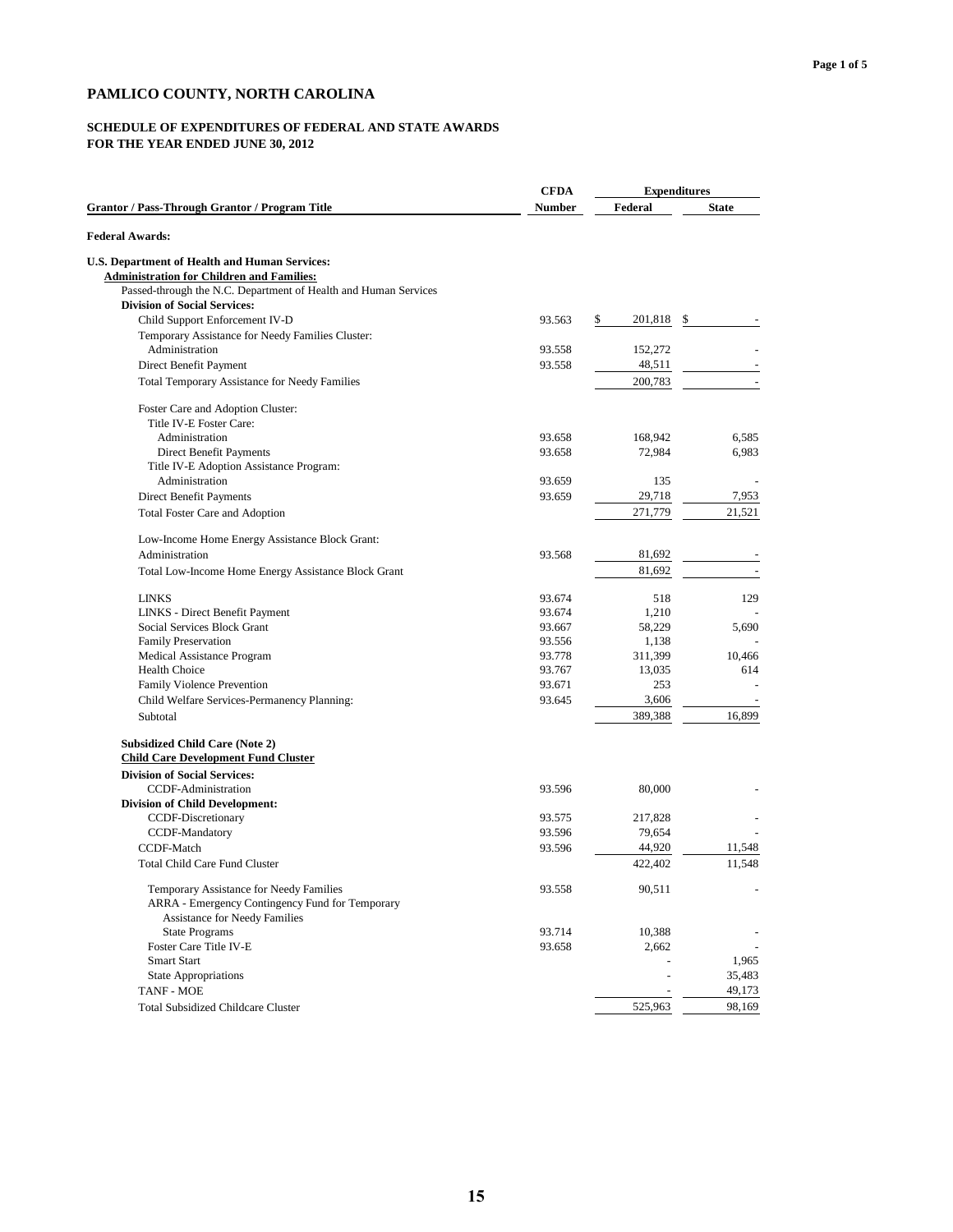#### **SCHEDULE OF EXPENDITURES OF FEDERAL AND STATE AWARDS**

|                                                                 | <b>CFDA</b>   | <b>Expenditures</b> |              |
|-----------------------------------------------------------------|---------------|---------------------|--------------|
| <b>Grantor / Pass-Through Grantor / Program Title</b>           | <b>Number</b> | Federal             | <b>State</b> |
| <b>U.S. Department of Agriculture:</b>                          |               |                     |              |
| Passed-through N.C. Department of Health & Human Services       |               |                     |              |
| <b>Division of Public Health:</b>                               |               |                     |              |
| Special Supplemental Nutrition Program for                      |               |                     |              |
| Women Infant and Children (WIC)                                 | 10.557        | 71,703              |              |
| WIC - Direct Benefit Payment                                    | 10.557        | 217,701             |              |
| <b>Total Division of Public Health</b>                          |               | 289,404             |              |
| <b>Health Care Financing Administration:</b>                    |               |                     |              |
| Passed-through the N.C. Department of Health and Human Services |               |                     |              |
| <b>Division of Medical Assistance:</b>                          |               |                     |              |
| Direct Benefit Payments:                                        |               |                     |              |
| Medical Assistance Program                                      | 93.778        | 10,416,735          | 6,166,864    |
| Total Health Care Financing Administration                      |               | 10,416,735          | 6,166,864    |
| <b>U.S. Department of Agriculture:</b>                          |               |                     |              |
| Passed-through N.C. Department of Health & Human Services       |               |                     |              |
| <b>Division of Social Services:</b>                             |               |                     |              |
| Supplemental Nutrition Assistance Program Cluster:              |               |                     |              |
| Administration:                                                 |               |                     |              |
| Supplemental Nutrition Assistance Program Administration        | 10.561        | 164,358             |              |
| <b>Total Supplemental Nutrition Assistance Program Cluster</b>  |               | 164,358             |              |
| U.S. Department of Health and Human Services:                   |               |                     |              |
| Centers for Medicare and Medicaid Services                      |               |                     |              |
| Passed through NC Dept. of Health and Human Services            |               |                     |              |
| Division of Medical Assistance                                  |               |                     |              |
| Medical Assistance Program                                      | 93.778        | 16,049              | 6,192        |
| Total Centers for Medicare and Medicaid Services                |               | 16,049              | 6,192        |
| Centers for Disease Control and Prevention                      |               |                     |              |
| Passed through NC Dept. of Health and Human Services            |               |                     |              |
| Division of Public Health:                                      |               |                     |              |
| Public Health Emergency Preparedness                            | 93.069        | 35,902              |              |
| <b>Immunization Grants</b>                                      | 93.268        | 6,433               |              |
| Centers for Disease Control and Prevention - Investigations and |               |                     |              |
| <b>Technical Assistance</b>                                     | 93.283        | 570                 |              |
| ARRA - Preventing Healthcare - Associated Infections            | 93.717        | 2,110               |              |
| Cooperative Agreements for State-Based Comprehensive Breast and |               |                     |              |
| <b>Cervical Cancer Early Detection Programs</b>                 | 93.919        | 9,028               | 3,825        |
| Total Centers for Disease Control and Prevention                |               | 54,043              | 3,825        |
| Administration of Children and Families                         |               |                     |              |
| Passed-through N.C. Department of Health and Human Services     |               |                     |              |
| Division of Social Services:                                    |               |                     |              |
| Social Service Block Grant                                      | 93.667        |                     | 500          |
| Temporary Assistance for Needy Families                         | 93.558        | 1,278               |              |
| Total Administration of Children and Families                   |               | 1,278               | 500          |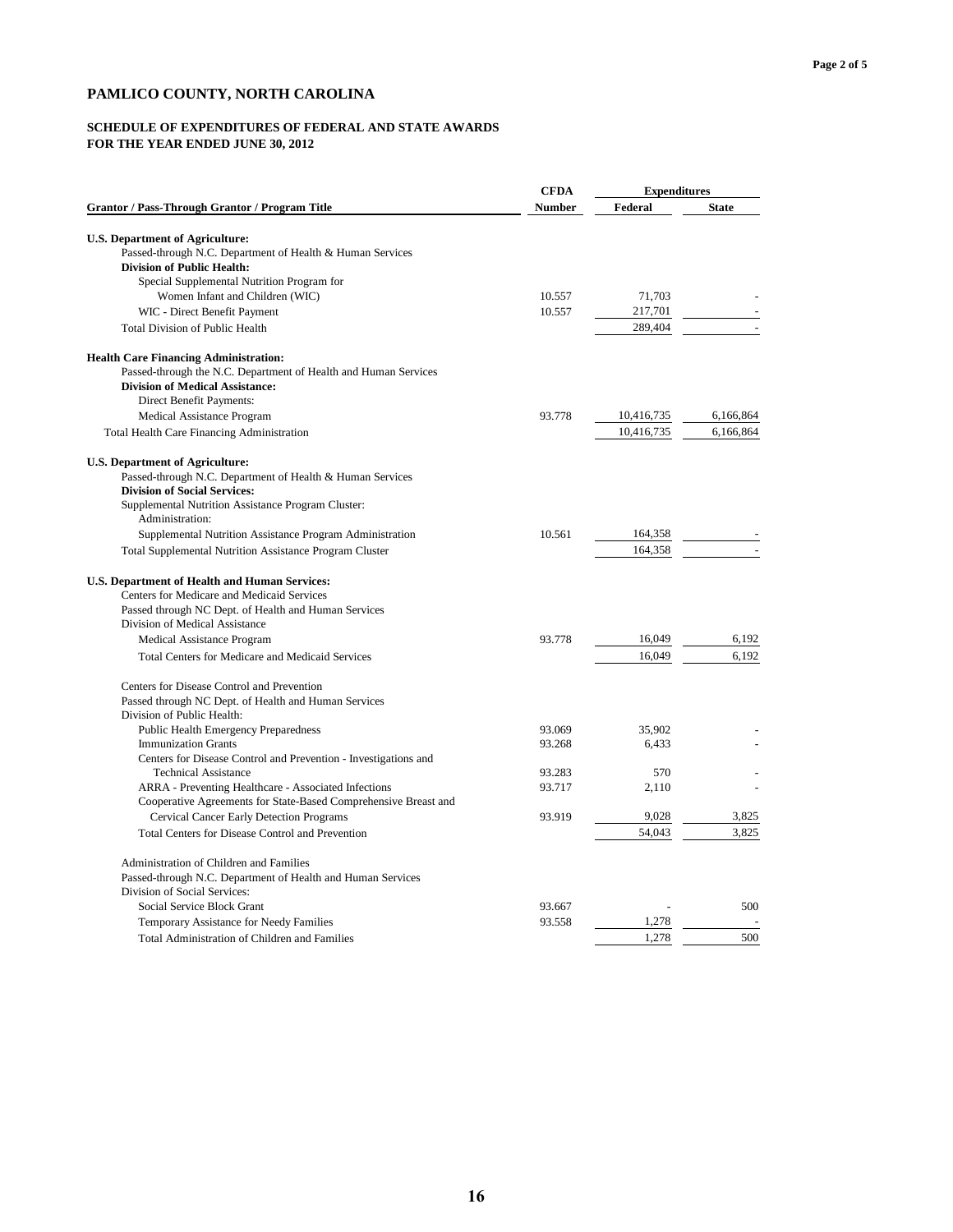#### **SCHEDULE OF EXPENDITURES OF FEDERAL AND STATE AWARDS**

|                                                                                                     | <b>CFDA</b>   | <b>Expenditures</b>    |              |  |
|-----------------------------------------------------------------------------------------------------|---------------|------------------------|--------------|--|
| <b>Grantor / Pass-Through Grantor / Program Title</b>                                               | <b>Number</b> | Federal                | <b>State</b> |  |
|                                                                                                     |               |                        |              |  |
| Health Resources and Service Administration<br>Passed through NC Dept. of Health and Human Services |               |                        |              |  |
| Davison of Public Health:                                                                           |               |                        |              |  |
| Maternal and Child Health Services Block Grant                                                      | 93.994        | 48,010                 | 36,011       |  |
| Total Health Resources and Service Administration                                                   |               | 48,010                 | 36,011       |  |
|                                                                                                     |               |                        |              |  |
| Office of Population Affairs                                                                        |               |                        |              |  |
| Passed through NC Dept. of Health and Human Services                                                |               |                        |              |  |
| Office of Population Affairs                                                                        |               |                        |              |  |
| <b>Family Planning Services</b>                                                                     | 93.217        | 26,023                 |              |  |
| Total Office of Population Affairs                                                                  |               | 26,023                 |              |  |
| <b>Total U.S. Department of Health and Human Services</b>                                           |               | 145,403                | 46,528       |  |
| <b>Division of Aging:</b>                                                                           |               |                        |              |  |
| Aging Cluster:                                                                                      |               |                        |              |  |
| Access:                                                                                             |               |                        |              |  |
| Title III-B                                                                                         | 93.044        | 545                    | 32           |  |
| In-Home Services:                                                                                   |               |                        |              |  |
| <b>State Funds</b>                                                                                  |               |                        | 58,686       |  |
| Title IIIB                                                                                          | 93.044        | 46,135                 | 2,714        |  |
| Congregate Nutrition:                                                                               |               |                        |              |  |
| <b>State Funds</b>                                                                                  |               |                        | 1,258        |  |
| Title III-C1                                                                                        | 93.045        | 27,314                 | 1,607        |  |
| Home-Delivered Meals:                                                                               |               |                        |              |  |
| <b>State Funds</b>                                                                                  |               |                        | 16,695       |  |
| Title III-C2                                                                                        | 93.045        | 18,952                 | 1,115        |  |
| <b>Total Aging Cluster</b>                                                                          |               | 92,946                 | 82,107       |  |
| <b>NSIP</b> Supplement                                                                              | 10.570        | 80,364                 |              |  |
| <b>Total Division of Aging</b>                                                                      |               | 173,310                | 82,107       |  |
| <b>Division of Social Services:</b>                                                                 |               |                        |              |  |
| Social Services Block Grant                                                                         | 93.667        | 702                    | 20           |  |
| <b>Total Division of Social Services</b>                                                            |               | 702                    | 20           |  |
|                                                                                                     |               |                        |              |  |
| U.S. Department of Homeland Security:                                                               |               |                        |              |  |
| Passed-through NC Department of Crime Control and Public Safety:<br>FEMA - Hurricane Irene          | 97.036        |                        |              |  |
|                                                                                                     | 97.067        | 2,085,433<br>8,595     |              |  |
| <b>Emergency Preparedness</b>                                                                       |               |                        |              |  |
| Total Department of Homeland Security                                                               |               | 2,094,028              |              |  |
| U.S. Department of Housing and Urban Development:                                                   |               |                        |              |  |
| Passed-through N.C. Department of Commerce:                                                         |               |                        |              |  |
| <b>Division of Community Assistance:</b>                                                            |               |                        |              |  |
| <b>Community Development Block Grant</b>                                                            | 14.228        | 344,396                |              |  |
| Total U.S. Department of Housing and Urban Development                                              |               | 344,396                |              |  |
| <b>Total Federal Awards</b>                                                                         |               | \$<br>15,299,759<br>\$ | 6,432,108    |  |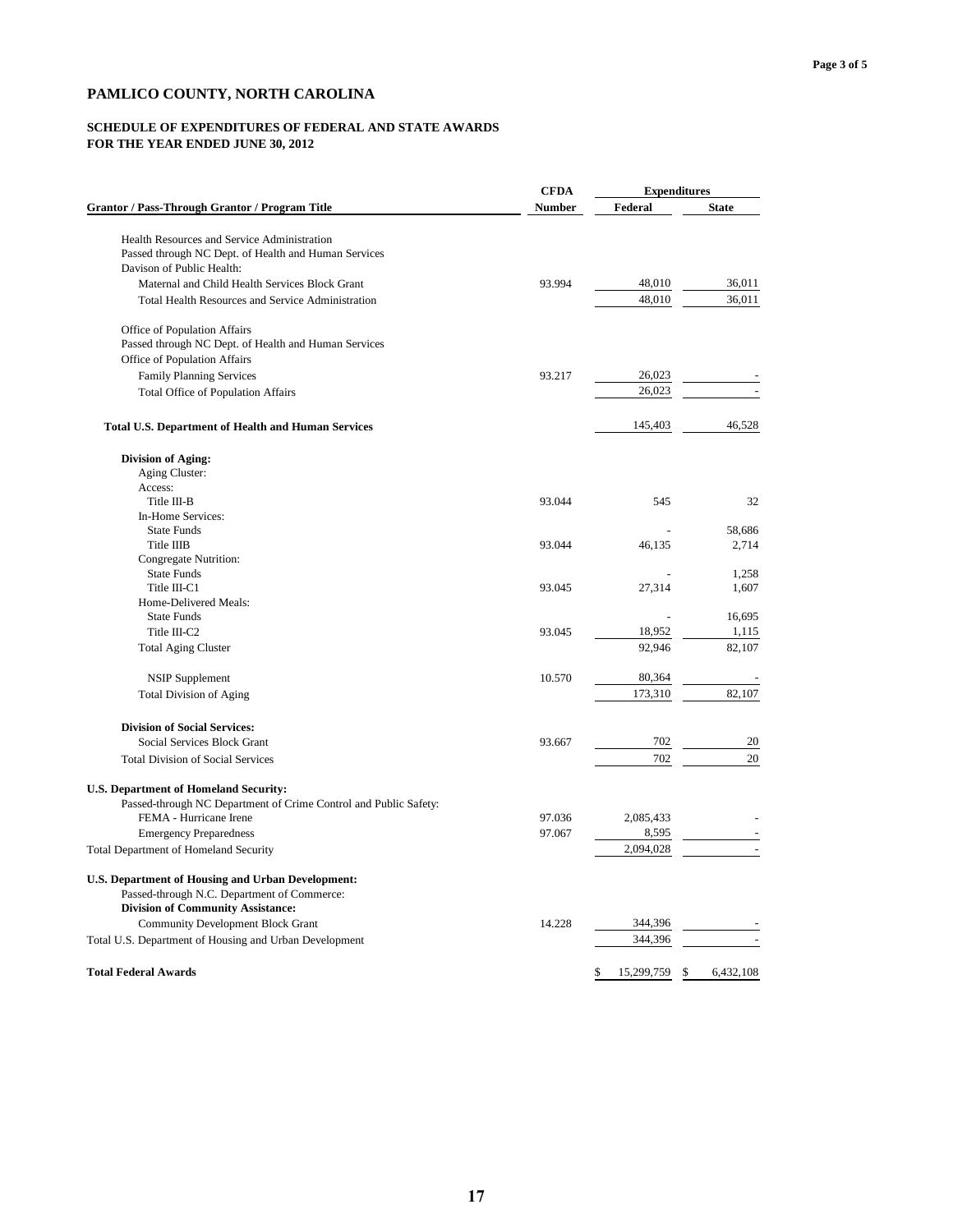#### **SCHEDULE OF EXPENDITURES OF FEDERAL AND STATE AWARDS**

|                                                                                     | <b>CFDA</b> | <b>Expenditures</b> |              |  |
|-------------------------------------------------------------------------------------|-------------|---------------------|--------------|--|
| <b>Grantor / Pass-Through Grantor / Program Title</b>                               | Number      | Federal             | <b>State</b> |  |
| <b>State Awards:</b>                                                                |             |                     |              |  |
| N.C. Department of Commerce:                                                        |             |                     |              |  |
| Passed-through North Carolina Rural Economic Development Center:                    |             |                     |              |  |
| Minnesott Pressure Improvement Project - Grant - FS-98433809                        | Note 3      |                     | 3,542,464    |  |
| Total N.C. Department of Commerce                                                   |             |                     | 3,542,464    |  |
| N.C. Department of Heath and Human Services:<br><b>Division of Social Services:</b> |             |                     |              |  |
| Administration                                                                      |             |                     |              |  |
| Energy Assistance-private grants                                                    |             |                     | \$<br>2,657  |  |
| TANF Incentive/Program Integrity                                                    |             |                     | 150          |  |
| Direct Benefit Payments                                                             |             |                     |              |  |
| <b>CWS Adoption Subsidy</b>                                                         |             |                     | 22,659       |  |
| F/C At Risk Maximization                                                            |             |                     | 1,041        |  |
| SC/SA Domiciliary Care Payment                                                      |             |                     | 91,172       |  |
| <b>State Foster Home</b>                                                            |             |                     | 1,268        |  |
| <b>Total Division of Social Services</b>                                            |             |                     | 118,947      |  |
| <b>Division of Public Health:</b>                                                   |             |                     |              |  |
| Food and Lodging Fees                                                               |             |                     | 1,668        |  |
| <b>Environmental Health</b>                                                         |             |                     | 4,000        |  |
| Mosquito - Public Health Pesticide                                                  |             |                     | 2,092        |  |
| General Aid to Counties                                                             |             |                     | 76,423       |  |
| General Communicable Disease Control                                                |             |                     | 10,077       |  |
| Risk Reduction / Heath Promotion                                                    |             |                     | 9,995        |  |
| <b>WHSF</b>                                                                         |             |                     | 717          |  |
| Tuberculosis                                                                        |             |                     | 2,113        |  |
| <b>TB Medical Services</b>                                                          |             |                     | 540          |  |
| Total Division of Public Health                                                     |             |                     | 107,625      |  |
| Total N.C. Department of Health and Human Services                                  |             |                     | 226,572      |  |
| N.C. Department of Environmental & Natural Resources:                               |             |                     |              |  |
| Soil & Water Conservation                                                           |             |                     | 34,264       |  |
| Soil & Water Conservation-Admin                                                     |             |                     | 4,000        |  |
| Total N.C. Department of Environmental & Natural Resources                          |             |                     | 38,264       |  |
| N.C. Department of Transportation:                                                  |             |                     |              |  |
| Rural Operating Assistance Program-EDTAP                                            |             |                     | 50,776       |  |
| Rural Operating Assistance Program-Workfirst                                        |             |                     | 9,527        |  |
| Rural Operating Assistance Program-RGP                                              |             |                     | 31,591       |  |
| Total N.C. Department of Transportation                                             |             |                     | 91,894       |  |
| N.C. Department of Administration:                                                  |             |                     |              |  |
| Veterans Service Officer                                                            |             |                     | 1,452        |  |